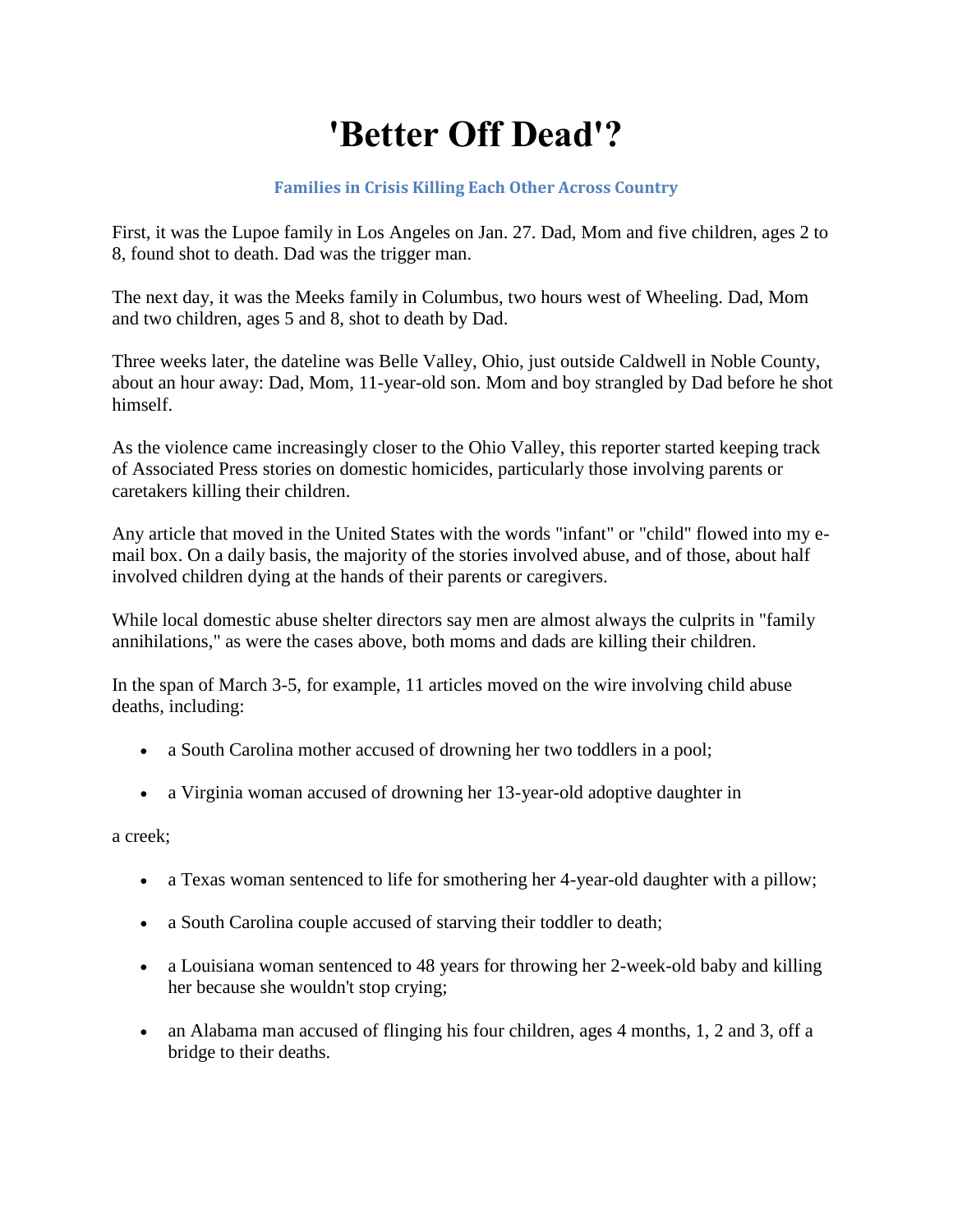Closer to home, on Feb. 23, another dad shot and killed his wife and 11-year-old son before shooting himself in Georgetown, Ohio, about 45 miles east of Cincinnati. And on March 5, a Cleveland man shot his wife, her sister and three children before getting cornered by police and turning the gun on himself.

Other articles in the past few weeks tell of men beating their kids or their girlfriends' kids to death for misbehaving or crying; a toddler dying of dehydration because his baby-sitter, a longtime friend of his mother, deprived him of liquids for at least a week because he wet the bed; parents intentionally drugging their children to death or people high on drugs or alcohol killing their children unintentionally.

Just yesterday in Alabama, a gunman killed 10 people, including his mother, four relatives and two children, before shooting himself.

This grisly tally doesn't include the children who survived the potentially fatal attacks by their parents and custodians.

Many experts are pointing the finger at the sour economy.

"History and experience tell us when the economy is bad and unemployment rises, children don't do well," Linda Spears, vice president of the Child Welfare League of America, told The Washington Post in a Dec. 29 article titled "Child Neglect Cases Multiply as Economic Woes Spread."

"It feels like there's almost an epidemic going on," said Dr. Alice Newton at Children's Hospital in Boston, in a Boston Herald article on Sunday. Her comment was in response to the newspaper's report that from Jan. 1 to March 1, the county district attorney's office in Boston had 256 child abuse cases, more than double the 105 it saw in the same period last year.

On Tuesday, the AP reported that officials in Sacramento County, Calif., found the number of children who died of abuse and neglect in 2008 nearly tripled to 11 from 2007, when four died.

Child abuse or neglect, in addition to deaths from abuse or neglect, have been on the increase nationwide. The latest available federal data is from 2006, in which there were an estimated 1,530 child fatalities from abuse or neglect. The rate was 2.04 per 100,000 children, up from 1.98 in 2002, according to the National Child Abuse and Neglect Data System.

Derrek Hofrichter, spokesperson for the National Child Abuse Prevention Hotline run by Childhelp, said an average of four children die every day in America, up from three a day a few years ago. He said hotline call volume has increased about 10 percent in the first few months of 2009.

In addition, the hotline counselors are reporting the average call is six minutes, up from about two minutes, which counselors said indicates callers need more than just information.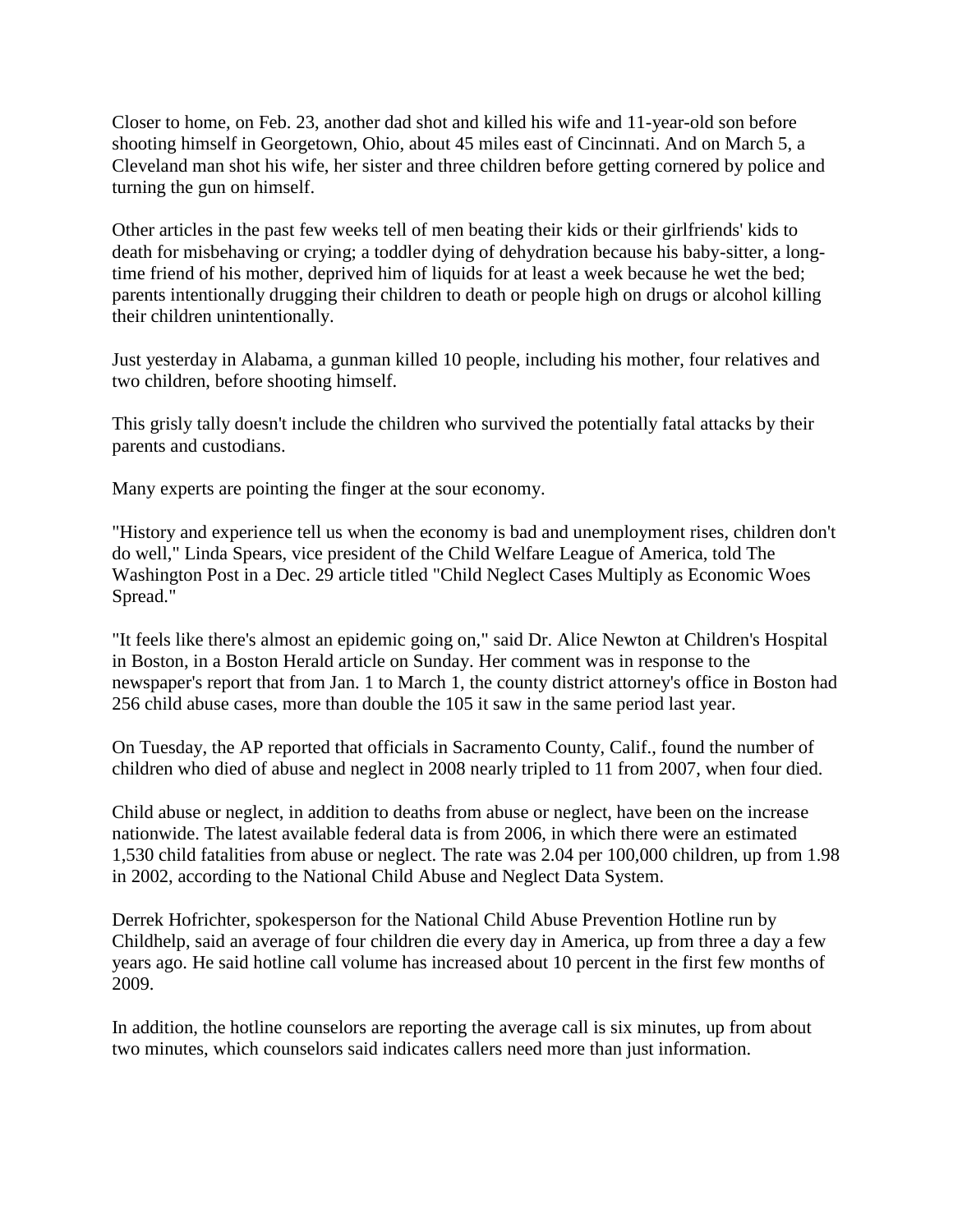"They're calling because they're in immediate stress or crisis," he said. Callers - both men and women - are stating they feel overwhelmed and that they may become violent toward their children. "We have definitely gone from an information line to a crisis line," Hofrichter said.

Why Wipe Out the Family?

It CAN happen here. In fact, it has. Readers may remember how the valley was shaken by the murder-suicide rampage of Mark Storm of Wheeling, who killed his wife, two children and his mother before shooting himself and falling in the Ohio River into the late 1990s.

Debbie Wood, director of the YWCA Wheeling Family Violence Prevention Program, said men who commit domestic homicide may feel they must be their family's "provider," and they don't know how to proceed when faced with a major financial crisis.

"In stressful circumstances that involve men unable to provide for their families financially, the husband feels he cannot care for his family in the current existence, so they all would be better of dead," Wood said in an e-mail interview. "With the loss of thousands of jobs each month, society may be facing the most troubled times in domestic history."

When news of the most recent murder-suicides broke, water cooler comments included such sentiments as, "In the Depression, the men just killed themselves! They left their families alone."

But Wood said men may feel they don't want the children "to suffer the consequences" of losing their parents, so they kill everyone.

What Can We Do?

There is help for families and individuals who are having difficulty coping and feel they may become violent. The National Child Abuse Prevention Hotline is staffed 24 hours a day, seven days a week by licensed counselors with master's-level degrees or higher who can provide onthe-spot counseling as well as referral services to local agencies.

In addition, county affiliates of West Virginia Partners in Prevention offers free local parenting workshops and other activities and resources for parents.

It's important, Wood said, that friends and families watch out for each other.

"Be aware of the signs of domestic violence. Most killers don't 'go crazy.' There are signs of stress or depression, control and manipulation on the part of the abuser.

"Reach out to all the family members when life throws unexpected curves. ... If there is divorce or a job loss, this time can be extremely dangerous."

The Family Violence Prevention Program offers a 24-hour hotline, emergency shelter for women and children, parenting classes, batterers' intervention, legal advocacy and support groups.